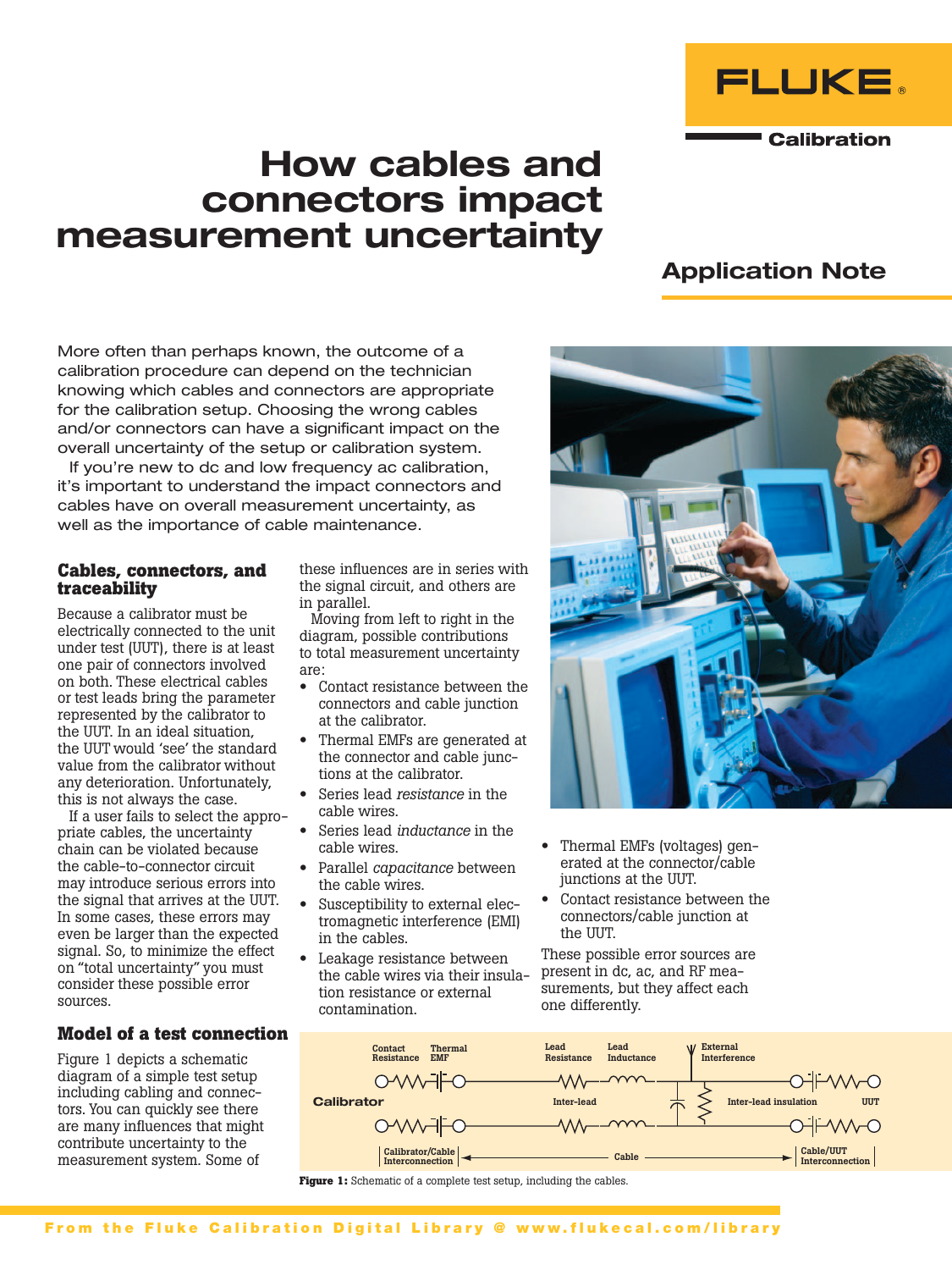

Thermal voltages are a major problem in low level voltage dc voltage measurements. It's not unusual for connecting leads to binding posts to bring two dissimilar metals into contact with each other and thereby create a thermal junction. When this happens, the net thermal EMF generated induces a continuous current into the measurement system. That current can cause an error.

Looking at the four thermal junctions created in Figure 1, if we assume the temperature is the same at all connections, the thermal voltages will be equal and opposite, thereby canceling each other. If this is the case, then there is no contribution to error. Most often the temperatures at each binding post are identical, because they are very close together. But, if the calibrator's binding posts are at a different temperature than the UUT's binding posts, a net voltage difference may result in series with the calibrator and UUT, causing an error.

Whenever possible, it's best to use pure copper connectors and cables in a measurement setup to avoid uncertainties due to thermals. Or, if it's necessary to use other than pure copper against copper, ensure that any junctions between dissimilar metals are at the same temperature. It's good calibration practice to try to do both as much as is practical, especially at low levels.\*

As an example, if a meter is going to be calibrated at 10 mV dc, you should first check to see if there is any internal offset at the meter. To do this, replace the direct voltage source with a copper short. If there's an offset, it can be eliminated by adjusting the meter to null. This compensates for its internally generated thermal EMFs. Then, reestablish the normal test connection and wait a few minutes to allow the temperature differences to equalize and the meter should return to zero. If it doesn't, there may be thermal errors in the setup.

\*Since pure copper tends to tarnish, make sure all corrosion is removed before making a connection.

Temperature differences at the connections can result from two causes:

- 1. The cable's connector may be at a different (usually lower) temperature than the terminals of a warmed-up instrument.
- 2. Handling the leads and meter terminals may cause them to heat up slightly due to body heat.

Another factor might come into play if the meter has brass terminals and there are temperature gradients across the terminals due to air currents. These air currents may come from nearby heat sources, such as other operating instruments and air conditioning vents.

#### **Measuring low value resistance**

Because ac signals are continuously switching polarity, they are not nearly as affected by thermal currents. You can achieve better accuracy and stability in low value resistor measurements, for example, by applying an ac signal across the resistor and measuring the ac voltage developed across it. This makes the measurement impervious to thermal EMFs, whose effects are inevitably present when trying to measure in the milliohm region.

As mentioned above, it's not altogether possible to completely prevent thermal voltages. Taking precautions, such as using untinned copper leads to connect at binding posts and having the binding posts made of goldflashed material, can minimize the problem.

#### **Soldered connectors**

When a wire is soldered to a spade lug, a thermocouple pair is created. Therefore, don't use the cable until the junctions temperature matches the ambient surrounding area. Cover these joints with insulating material and take care not to handle the cables close to the joints when changing connections. Overall, solder (especially low thermal

solder) is probably superior to other connection methods, which may have a tendency to result in poor connections over time due to loosening or corrosion.

## **Low resistance applications**

In low resistance measurements, the first requirement is for cable/ connector resistance to be low and constant. Using spade lug connectors under securely tightened binding posts [Figure 2] or simply a bare solid copper wire [Figure 3] is recommended.



**Figure 2:** Low resistance connection using a spade lug.



**Figure 3:** Low resistance connection using a bare copper wire.

Precision measurements in low resistance applications, such as two-terminal resistors, generally begin below 10 K ohms. However, for measurements in the 100 ppm uncertainty range, considerations of low resistance techniques may be reduced to 1 K ohm or less. Using fourterminal techniques minimizes the effects of cable and connector lead and contact resistance. Most modern calibrators and laboratory DMMs have built-in features that nullify the effects of lead resistance by using remote sensing techniques.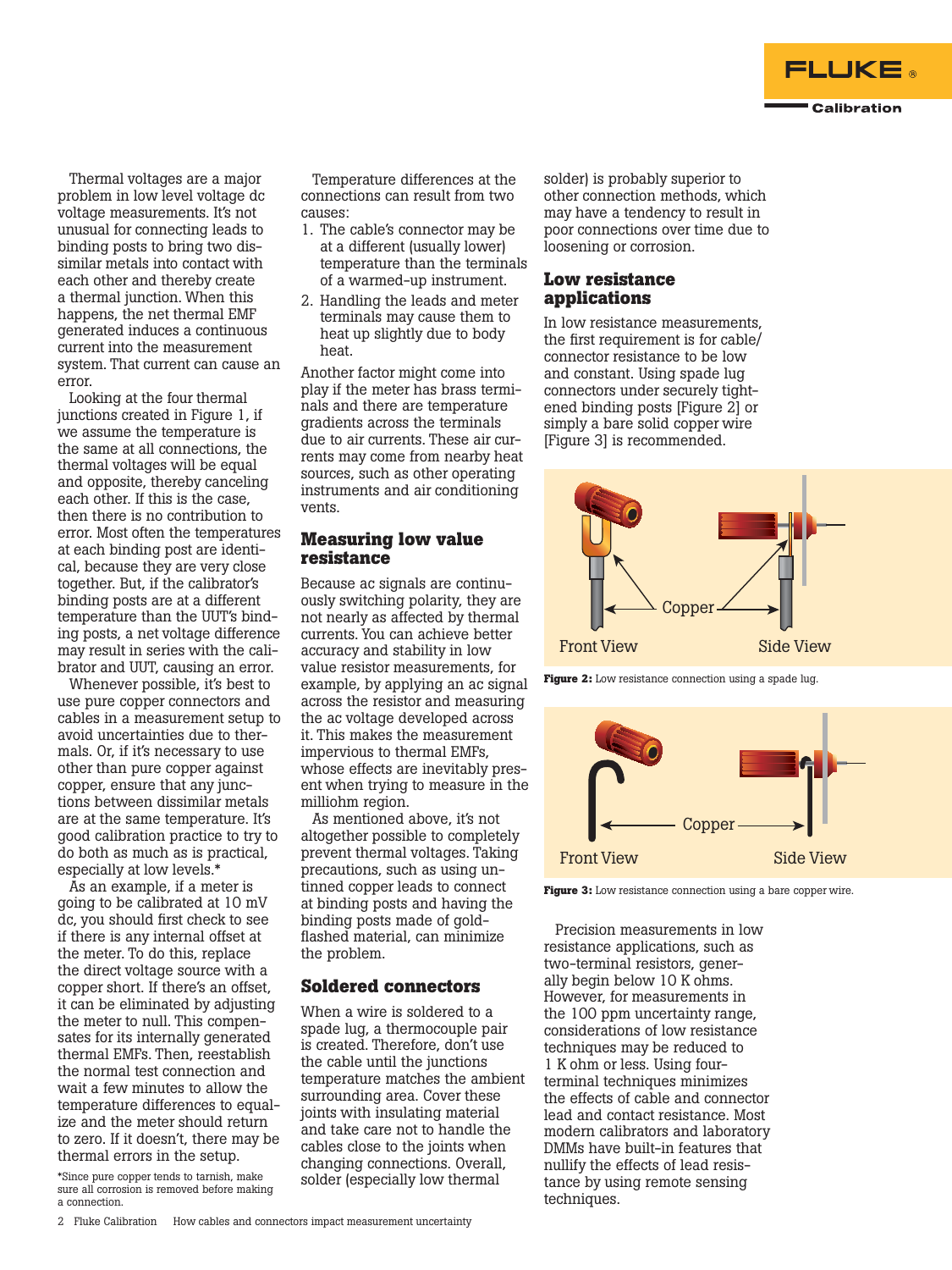

#### **High resistance applications**

A very high proportion of the cal lab work load may include calibrating DMMs and measuring high resistances. This is where the high quality banana plug cables really shine. Not only does connecting spade lugs to equipment take valuable time, but many meters with millivolt ranges (where thermal EMFs are a problem) do not have binding posts which even allow use of spade lugs.

Also, in high resistance applications a cable must have very high insulation resistance. Commonly, polytetrafloroethylene is used as the insulation material. This will have the normally required  $\geq 10^{12}$  ohms or greater insulation resistance.

Insulators commonly used for low voltage wiring may not have high enough insulation. Should this kind of wire come close to a low point in the high resistance circuit, it will cause the high impedance to be shunted, possibly causing an undetected error. Wire with a shiny plastic coating will usually have the required insulation qualities. Never use low voltage wire coated with other materials for high resistance applications.

## **AC applications**

In general, all the factors applying to the various dc and resistance applications also apply to ac. But, there are a few additional conditions to be considered, as well.

## **Cable capacitance**

The major differing factor to consider for ac is the effect of cable capacitance on the measurement. The ac source, in addition to supplying the current required by the load, must also supply the current to drive the capacitance represented by the cable attached to its output terminals. Therefore, it's always advantageous to keep the cable capacitance as low as possible.

A cable with the lowest possible capacitance is a pair of unshielded wires separated by at least one or two inches. This will work at relatively high voltage values in relatively low impedance circuits. An example would be calibrating a source at levels of 0.5 V or higher and at frequencies up to 500 kHz.

However, sourcing voltages at the millivolt levels into the higher input impedance of electronic voltmeters or DMMs may lead to problems with excessive noise pickup due to lack of shielding. Also, at frequencies of 1 MHz and above, the cable inductance begins to reduce the signal delivered at the end of the cable.

These two problems are best solved by using a high quality, shielded, insulated, twisted pair cable. Such a cable should have a capacitance rating below 20 pF per foot. Also, a twisted pair minimizes the cable inductance as well and will work quite well up to around 1 MHz. It also affectively prevents emfs from affecting the measurement.

## **Using coaxial cable**

One of the greatest surprises to the uninitiated is how quickly the capacitance of coaxial cable can run up with just a few feet. For example, one of the most common types (RG 58U, a 50 ohm RF impedance cable) runs around 30 pF per foot. That means a common four foot cable in calibration work will load a source with 120 pF. This is a considerable load. Calculating the capacitive reactance at 1 MHz yields; Xc of 1326 ohms. If the source impedance is significant, a reduced signal will occur at the end of the measuring cable. Therefore, for the greatest precision ac work, shielded twisted pair cable is recommended. Coax should only be used in moderate accuracy situations.

#### **Cable maintenance**

Time and usage will cause gradual deterioration of any cable and connector. Visual inspection can detect the obvious problems of corroded cable connectors, or even frayed cable strands where the connector is mated to the conductor. Before using unknown quality cabling for the first time, use an ohmmeter to check the cable while flexing it for any detectable variation. Cable strands can become broken internally (Figure 4). When this happens, the strands can make intermittent contact as the cable is flexed.



**Figure 4:** Cable with broken strands.

Cable maintenance for the spade lug type may include re-termination of the lugs when broken strands are evident or simply cleaning the lug if it's oxidized. Presumably, the broken strands will be near the end of the cable where most of the flexing occurs. That means the cable can probably be clipped back about one inch, stripped, and soldered to a new lug. The soldered area should then be covered with heat shrinkable tubing to protect against surface grime and lend some rigidity to the connection.